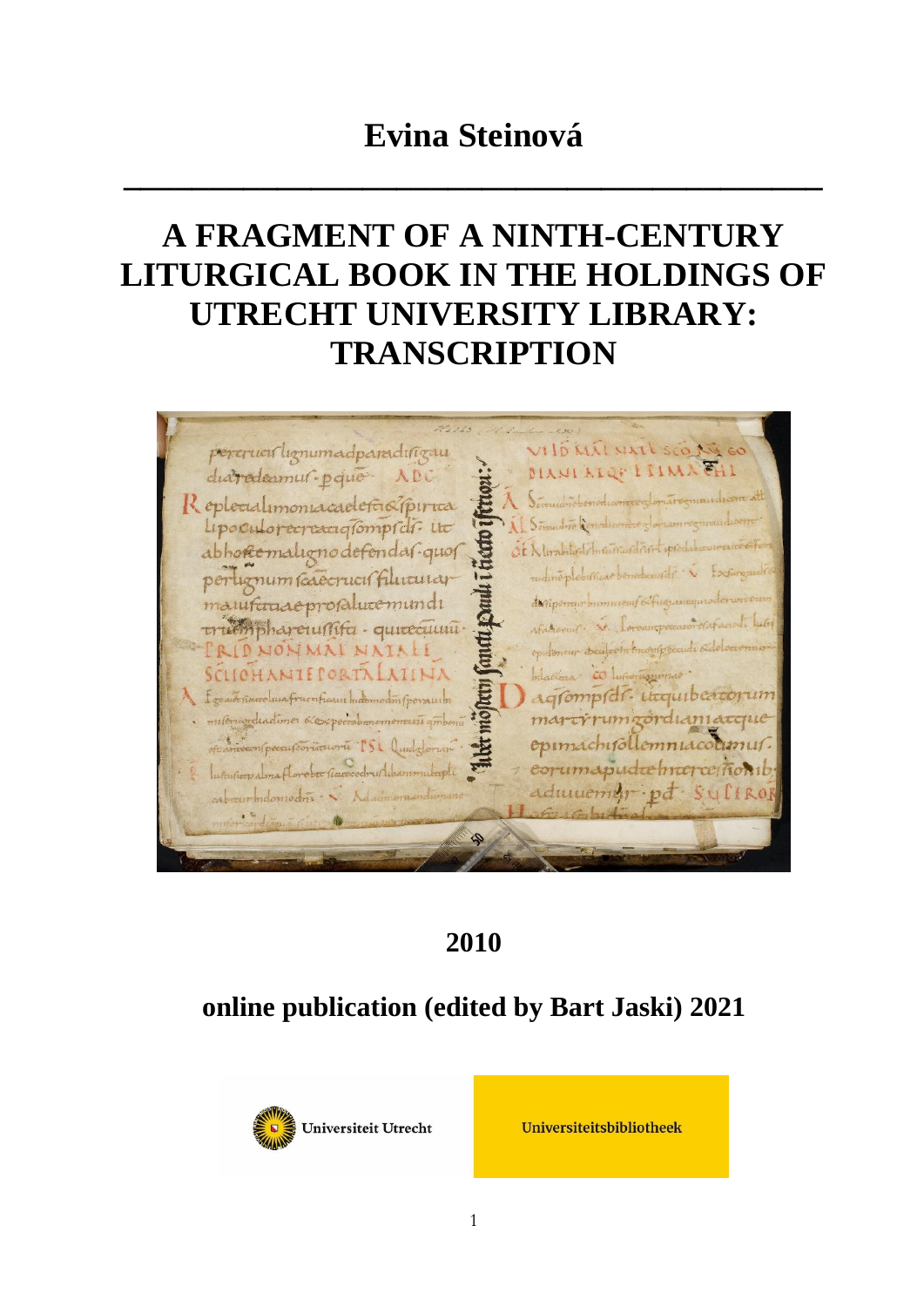#### **Introduction**

This is a transcription of the manuscript fragment used as a pastedown in the manuscript Utrecht, University Library, Ms. 163. The transcript was finished on 25 November 2010. For more information about the manuscript fragment, see:

Evina Steinová, 'A fragment of a ninth-century liturgical book in the holdings of Utrecht University Library'. In: *Codices manuscripti* 82/83 (2012), p. 1-9.

Bart Jaski, 'Een codicologische queeste naar de oudste handschriften en handschriftfragmenten uit de bibliotheek van de Paulusabdij'. In: H. van Engen & K. van Vliet (red.), *De nalatenschap van de Paulusabdij in Utrecht* (Hilversum, 2012), p. 103-169.

Bart Jaski, 'The sacramentary of Odilbald?', webpage 2012 (restyled 2019 with a new url): [https://www.uu.nl/en/utrecht-university-library-special](https://www.uu.nl/en/utrecht-university-library-special-collections/collections/manuscripts/sacramentary-fragment)[collections/collections/manuscripts/sacramentary-fragment](https://www.uu.nl/en/utrecht-university-library-special-collections/collections/manuscripts/sacramentary-fragment) This webpage also links to the digitised version.

Bart Jaski, 'Wie van de drie: een negende-eeuws sacramentarium in Utrecht', in Bart Jaski, Marco Mostert & Kaj van Vliet (eds), *Perkament in stukken. Teruggevonden middeleeuwse handschriftfragmenten* (Hilversum 2018), p. 70-75.

For the digitised version, see also:<https://utrechtuniversity.on.worldcat.org/oclc/965420414> For Ms. 163, see<https://utrechtuniversity.on.worldcat.org/oclc/965428837>

The contents of the fragment can be classified as a part of a sanctorale of a sacramentary for the period from May 3<sup>rd</sup> to May 13<sup>th</sup> containing five mass services. The first of these, the Invention of the Holy Cross (May 3rd), is cropped and only the last lines of a preface and a prayer *Ad complendum* (postcommunion) are present in the fragment. The other four – the feast of St. John *ante portam latinam* (May  $6<sup>th</sup>$ ), the feast of St. Gordianus and Epimachius (May  $10<sup>th</sup>$ ), St. Nereus, Achilleus and Pancrace (May 12<sup>th</sup>) and the Dedication of the church of Mary *ad martyres* (May 13<sup>th</sup>) – are all present in full apart from the single cropped line in the joint of the half-leaves.

#### **Transcription**

The format and textual features of the following transcription were adopted in order to reproduce the contents and layout of the fragment as faithfully as possible. The sequence of the text therefore follows the continuity of the text rather than the pagination of the fragment. Each segment of the text is headed by the page in which it appears and the column, a for the left and b for the right one. Text cropped or unintelligible in the fragment is indicated by square brackets [ ]. If it was possible, its reconstruction is given, including the format. All abbreviations are expanded in *italics*. Rubricated passages are set in red, including capitals of the prayers. Titles are given in CAPITALS as they appear in the fragment. Chants are indicated in font size 10. Where initials or chant abbreviations are placed in the margin these are indented in the transcription. **Bold** script is used for the script and capitals written in a font larger than the standard script or capitals.

Where liturgical items use biblical material, this is indicated in the footnotes. For the chant items, similar reference is given with respect to *Corpus Antiphonalium Officii* (cao), if given item features in Cantus Database.<sup>1</sup> Items not belonging into *Corpus* but given in Cantus Database are listed likewise with the provenance of the manuscript in which they appear. The identification number of prayers and prefaces refers to *Corpus orationum* (CO)<sup>2</sup> or *Corpus praefationum* (CP)<sup>3</sup> respectively.

<sup>1</sup> *Cantus: A Database for Latin Ecclesiastical Chant*. At: [https://cantus.uwaterloo.ca/.](https://cantus.uwaterloo.ca/)

<sup>2</sup> *Corpus orationum*. CCSL 160, ed. by E. Moeller, J-M. Clément and B. Coppieters 't Wallant (Turnhout, 1992-2004).

<sup>3</sup> *Corpus praefationum*. CCSL 161, ed. by E. Moeller (Turnhout, 1980-).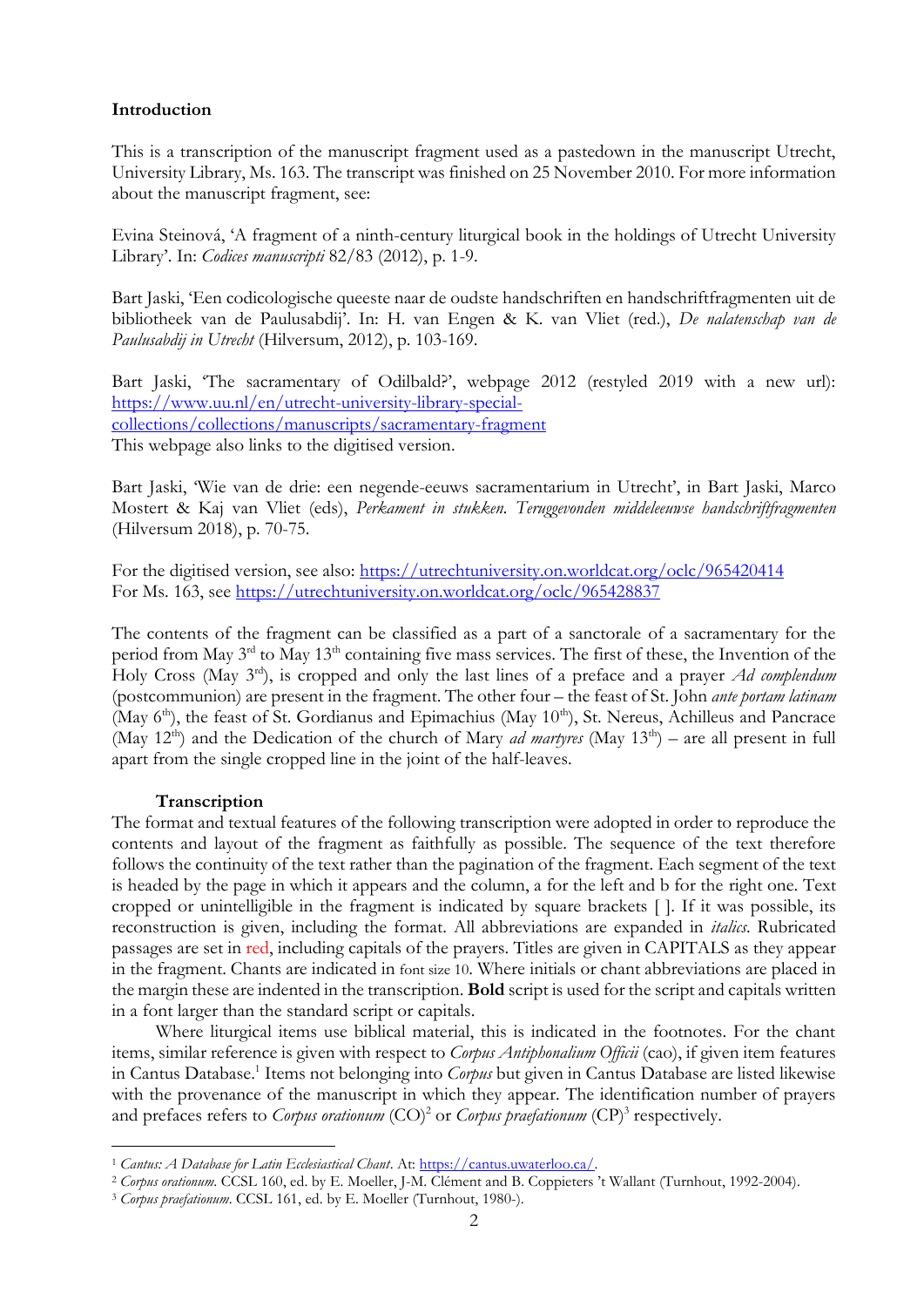#### 163-1 a

- per crucis lignum ad paradisi gau-
- dia redeamus.<sup>4</sup> p*er* que*m maiestatem*. Ad c*omplendum*
- Repleti alimonia caelesti *et* spirita-
- li poculo recreati q*uesumu*s om*ni*p*oten*s d*eu*s. ut
- ab hoste maligno defendas. quos
- per lignum s*an*c*t*ae crucis filii tui ar-
- ma iustitiae pro salute mundi
- triumphare iussisti.<sup>5</sup> qui tec*um* uiu*it et regnat in saecula saeculorum*.
- PRID*IE* NON*AS* MAI*AS* NATALE
- S*AN*C*T*I IOH*ANNIS* ANTE PORTA*M* LATINA*M*
- A*ntiphona* Ego aut*em* sicut oliua fructificaui in domo d*omi*ni speraui in
- misericordia d*e*i mei *et* expectabo nomen tuu*m* q*uonia*m bonu*m*
- est ante conspectu s*an*c*t*oru*m* tuoru*m* <sup>6</sup> Ps*a*l*mus* Quid gloriar*is*<sup>7</sup>
- R*esponsorium* Iustus ut palma florebit sicut cedrus libani multipli-
- cabitur in domo d*omi*ni<sup>8</sup> V*ersus* Ad adnuntiandu*m* mane
- 016 misericordiam tuam et verfitatem tuam per noctem<sup>9</sup>
- [017 Of*fertorium* Gloria et honore coronasti]

#### 163-4 a

- eum *et* constituisti eum super opera manuu*m* tuaru*m* d*omi*ne. 10
- Co*mmunio* Magna est gloria eius in salutari tuo gloria*m et*
- magnu*m* decorem inpones super eum d*omi*ne 11
- D*eu*s qui conspicis quia nos undiq*ue*
- mala n*ost*ra perturbant. pres-
- ta q*uesumu*s ut beati Iohannis ap*osto*li tui
- intercessio gloriosa nos prote-
- gat.<sup>12</sup> per d*omi*n*u*m *nostrum*. Sup*er* obl*ata*
- Muneribus n*ost*ris q*uesumu*s d*omi*ne p*re*cibusq*ue*
- susceptis. et caelestibus nos
- munda mysteriis *et* clementer
- exaudi.<sup>13</sup> p*er* d*omi*n*u*m *nostrum.* Ad c*omplendum*
- Refecti d*omi*ne pane caelesti. ad ui-
- tam q*uesumu*s nutriamur a*et*erna*m*. <sup>14</sup> p*er dominum nostrum*.

- CP 1151
- CO 5040
- Cf. Ps 51, 10-11
- Ps 51
- cao 8117
- cao 6256a cao 6776
- cao 8130

CO 1500

CO 3511E

CO 5001B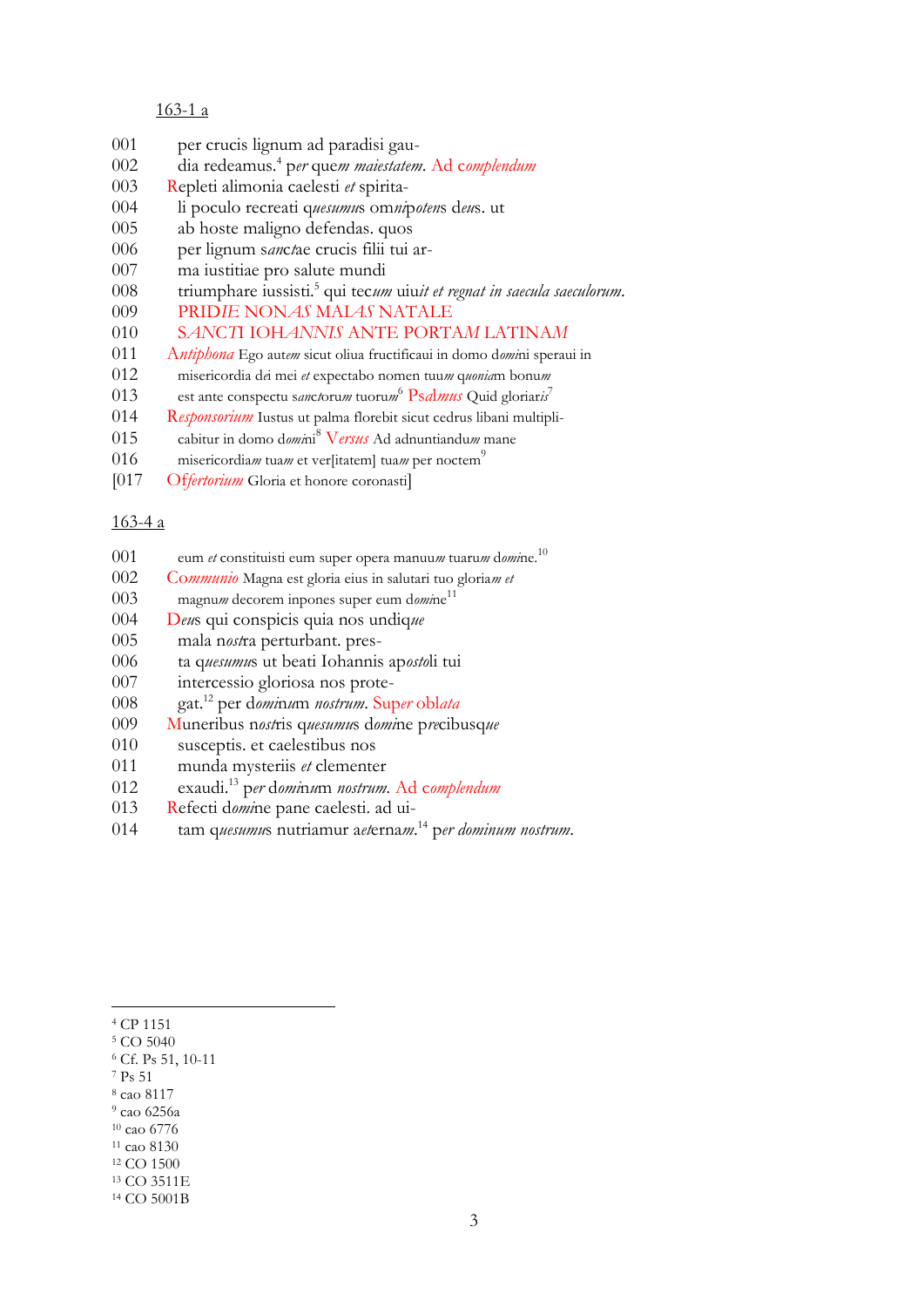#### 163-1 b

| 001 | VI IDVS MALAS NATALE SANCTORVM GOJRJ                                                      |
|-----|-------------------------------------------------------------------------------------------|
| 002 | DIANI ATQVE EPIMACHI                                                                      |
| 003 | Antiphona Sancti tui domine benedicent te gloriam regni tui dicent alleluia <sup>15</sup> |
| 004 | Alleluia Sancti tui domine benedicent te gloriam regni tui dicent <sup>16</sup>           |
| 005 | Offertorium Mirabilis deus in sanctis suis deus Israel ipse dabit uirtutem et fort[i]     |
| 006 | tudinem plebis suae benedictus dens <sup>17</sup> Versus Exsurgat dens et                 |
| 007 | dissipentur inimici eius et fugiant qui oderunt eum                                       |
| 008 | a facie eius <sup>18</sup> . Versus Pereant peccatores a facie dei iusti                  |
| 009 | epulentur exultent in conspectu dei et delectentur                                        |
| 010 | in laetitia <sup>19</sup> Communio Iustorum animae <sup>20</sup>                          |
| 011 | Da quesumus omnipotens deus. ut qui beatorum                                              |
|     |                                                                                           |

- martyrum Gordiani atque
- Epimachi sollemnia colimus.
- eorum apud te intercessionib*us*
- adiuuemur.<sup>21</sup> p*er* d*ominum nostrum.* Super ob[l*ata*]
- Hostias tibi d*omi*ne beat[orum]
- [017 martyrum Gordiani atque Epimachi]

#### 163-4 b

- dicatas meritis benign[us ad-]
- sume. et ad perpetu[um nobis]
- tribue prouenire subsid[ium.<sup>22</sup> p*er dominum nostrum*.]
- Q*uesumu*s om*ni*p*oten*s d*eu*s ut qui caelestia [Ad c*omplendum*]
- alimenta percepimus. i[nter]
- cedentibus s*an*c*t*is tuis Gord[iano]
- atq*ue* Epimacho. p*er* hae[c con-]
- tra omnia adversa mu[nia]
- mur.<sup>23</sup> p*er* d*omi*n*u*m n*ost*r*u*m.
- IIII ID*VS* MAI*AS* NAT*ALE* S*AN*C*T*ORV*M* N[EREI]
- 011 ACHILLEI ET PANCRATIII
- A*ntiphona* Ecce oculi d*omi*ni super timentes eu*m* sperantes in [misericor-]
- dia eius al*leluia* ut eripiat a morte animas eoru*m* [quoniam adiu-]
- tor *et* protector noster est.<sup>24</sup> all*eluia* Ps*a*l*mus* Exu[ltate]<sup>25</sup>

cao 7591

cao 7591

cao 7157 and 7157a

 can 0067, København (Copenhagen), Det kongelige Bibliotek Slotsholmen, Gl. Kgl. Samling, 3449 8o, VII; far 0209, Firenze (Florence), Arcivescovado - Biblioteca, s.c.

Cf. cao 6703c

cao 8114, cao 6013a

CO 1025B

CO 3005aE

 CO 4903C Cf. Ps 32, 18-20.

Ps 32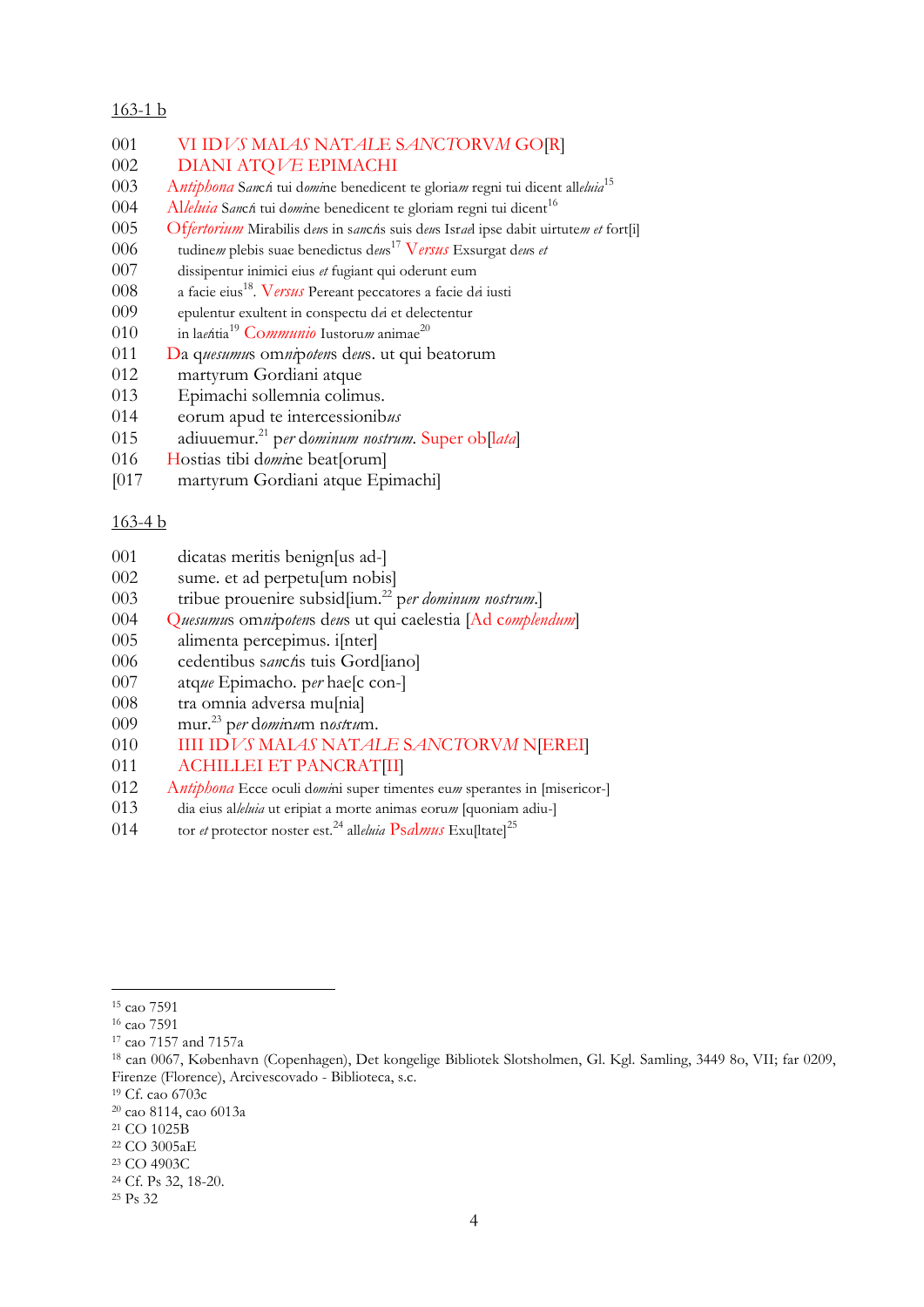#### 163-2 a

- [Al*leluia* Iust]i epulentur<sup>26</sup> ut sup*ra* <sup>27</sup> Of*fertorium* Confitebunt*ur* caeli<sup>28</sup> req*uire* cap*itulam*
- 002 [Communio Galudete iusti.<sup>29</sup> ut supra<sup>30</sup>
- [Se]mper nos d*omi*ne martyru*m* tuoru*m*.
- 004 [N]erei. Achillei. et Pancratii
- foueat q*uesumu*s beata sollemnitas. et
- tuo dignos reddat obsequio.<sup>31</sup> p*er* d*ominum nostrum.*
- [S*an*]c*t*orum tuorum d*omi*ne Super obl*ata*
- Nerei. Achillei *et* Pancratii tibi
- grata confessio. et munera
- n*ost*ra co*m*mendent. et tua*m* nobis
- indulgentiam semper implo-
- rent.<sup>32</sup> per d*omi*n*u*m *nostrum*. Praef*atio*
- [.]Usq.<sup>33</sup> a*et*erne d*eu*s q*uonia*m a te constan-
- tiam. fides. a te uirtutem sumit
- infirmitas. et quicquid in per-
- [secutionibus saeu]um est [quicq]uid
- [017 in morte terribile, nominis tui fa-]

#### 163-3 a

- 001 [cis c]onfess<sup>[i]</sup>one superari. Vn-
- [de bene]dicimus te d*omi*ne in operi-
- [bus tui]s. teque in s*an*c*t*oru*m* tuoru*m*
- [Nere]i Achillei *et* Pancratii
- [prof]ectione laudam*us*. <sup>34</sup> p*er Christum dominum nostrum*.
- [Quesumus domine] ut beatorum Ad *complendum*
- [mar]tyru*m* tuoru*m* Nerei Achillei
- [Pa]ncratii dep*re*cationibus sa-
- [cram]enta tua s*an*c*t*a quae su*m*psim*us*.
- 010 [ad tu]ae nobis proficiant pla-
- [catio]nis augmentu*m*. <sup>35</sup> p*er* d*omi*n*u*m *nostrum*.
- [III IDVS] MAI*AS* DEDICATIO ECCL*ESI*AE
- [SANCTAE] MARIAE AD MARTYRES
- [A*ntiphona* Terribili]s est locus iste hic domus d*e*i est *et* porta caeli *et* uo-

cao 6703a

<sup>&</sup>lt;sup>27</sup> Refers to a service not featured in this fragment. With a high probability this would be one of the services for a cluster of early martyrs, such as St. Tiburtius and Valerianus (April 14th) or St. Primus and Felician (June 9th), which often share their service items; see Franz Karl Praßl, 'Nova et vetera. Zum Salzburger Liber Ordinarius und seinen Kontexten'. In: U. Mosch, ed. *Annäherungen: Festschrift für Jürg Stenzl zum 65. Geburtstag* (Saarbrücken, 2008), p. 53-69: 57. The same item would feature also in *de plurimoribus martyribus*; see Viacheslav Kartsovnik, '*Liber ecclesiae Hamburgensis*: ein Votivmissale des frühen Mittelalters (Rom, Biblioteca Vallicelliana, Cod. B 141)'. In: Hans Joachim Marx, ed., *Beiträge zur Musikgeschichte Hamburgs vom Mittelalter bis in die Neuzeit* (Frankfurt am Mainz, 2001), p. 9-30: 26.

 gra 0627, Graz, Universitätsbibliothek 30; F-Pn lat. 1090, Paris, Bibliothèque nationale de France - Département de la Musique, lat. 1090; Rouen, Bibliothèque municipale, 248.

cao 6766

 Refers to a service not appearing in this fragment. With a high probability this would be one of the services for a cluster of early martyrs, such as St. Tiburtius and Valerianus (April 14th) or St. Timotheus and Simphorianus (August 22nd), which often share their service items; see Praßl, 'Nova et vetera', p. 68. The same item would also feature also in the service *unius martyris*; see Kartsovnik, '*Liber ecclesiae Hamburgensis*', p. 25.

<sup>&</sup>lt;sup>31</sup> CO 5465

CO 5430A

 Unusual, given that this preface starts with the abbreviation UD, i.e. *Vere dignum*, in other manuscripts. These letters are clearly visible in the fragment and additional letter is missing in the margin. CP 1360

CO 4845aA